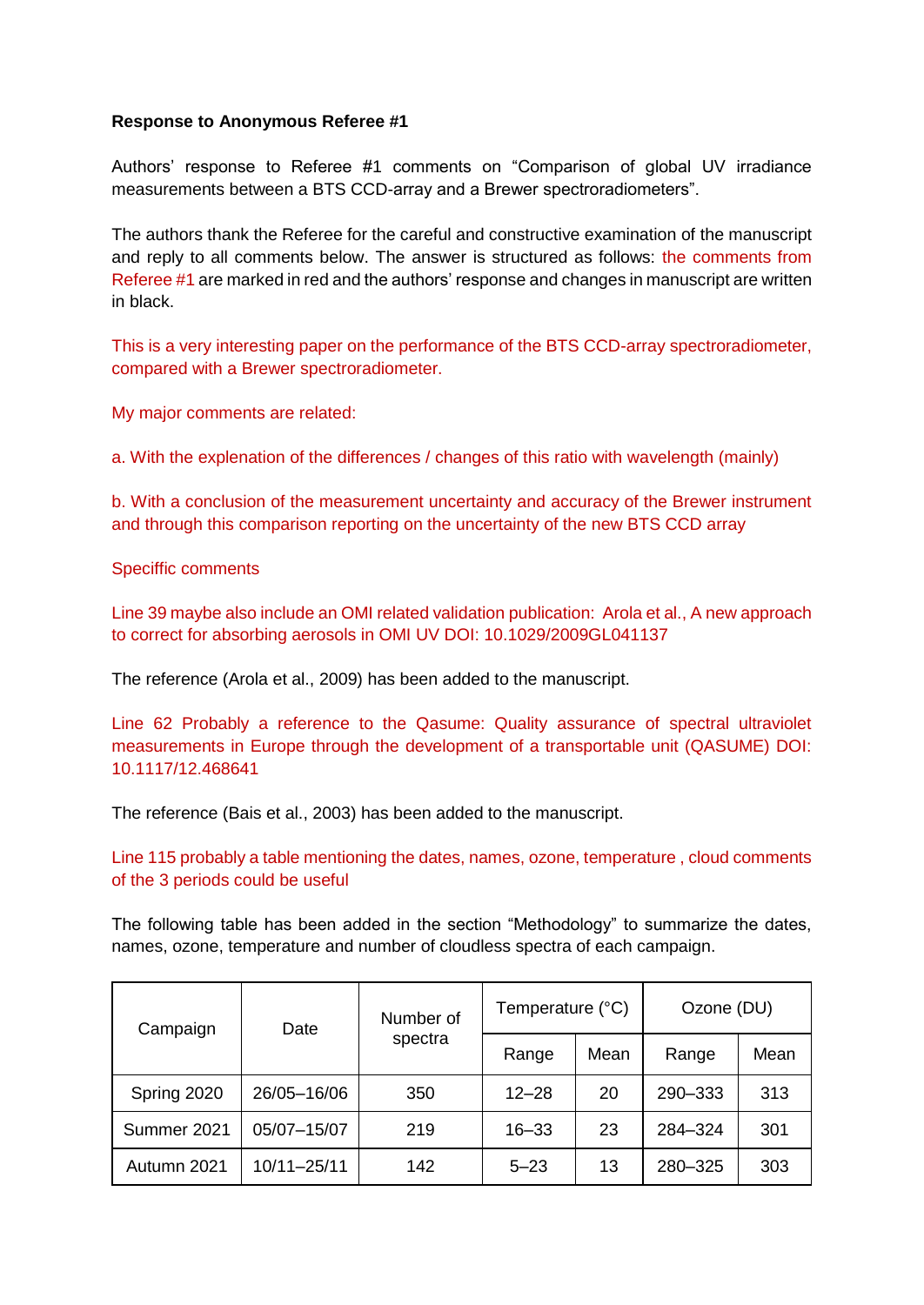## Line 137 : why have you put the limits for 70 degrees and the cloudless sky ?

The study is restricted to 70<sup>°</sup> in order to avoid possible issues related to the cosine error, whose contribution can be significant at large solar zenith angles.

Additionally, only cloudless sky conditions have been considered in order to obtain a reliable comparison BTS - Brewer. The Brewer takes 4.5 minutes to measure one spectrum and, therefore, stable conditions are required to obtain a scan that can be compared to the almost instantaneous spectrum measured by the BTS. These required stable conditions are only guaranteed under cloudless conditions.

The previous information has been added to the methodology section as follows:

"Only cloud-free conditions have been considered in order to reliably compare the almost instantaneous spectrum measured by the BTS to the slow-scanned spectrum of the Brewer. Furthermore, the comparison has also been limited to SZAs lower than 70° to avoid possible issues related to the cosine error, whose contribution can be significant at large SZAs."

#### Line 145: Kouremeti

The reference has been corrected so the author's name was properly written.

## Table 1: Variability: is this 1 sigma ?

No, the variability was obtained calculating the difference between the 5th and 95th percentile of all scans. This information has been added to the manuscript, for greater clarity.

#### Section 4.1:

-Is there any idea for the low but obvious drop of the ratio going from 305 to the end of the spectrum (e.g. fig. 3) ?

Figure 1 shows that the spectral ratio behaves differently depending on the wavelength. In this way, it increases rapidly below 300 nm, while it decreases steadily for longer wavelengths. Consequently, as we move from 305 nm to the end of the spectrum the spectral ratio falls gradually. These differences may be partly due to stray light, calibration procedures and cosine response. This fact has been discussed in the text as follows:

"As expected, the spectral ratio slightly decreases as wavelength increases, displaying the same behavior shown in Figure 1. These differences may be partly due to remaining stray light, cosine response and the different calibration sources for the two instruments."

# -Can you comment on the signal to noise ratio for low wavelengths and high solar zenith angles ?

Signal-to-noise ratio decreases as solar zenith angle rises, since the incident radiation traverses a larger path through the atmosphere, increasing its absorption and scattering. This effect is more pronounced for short wavelengths as the signal measured in this wavelength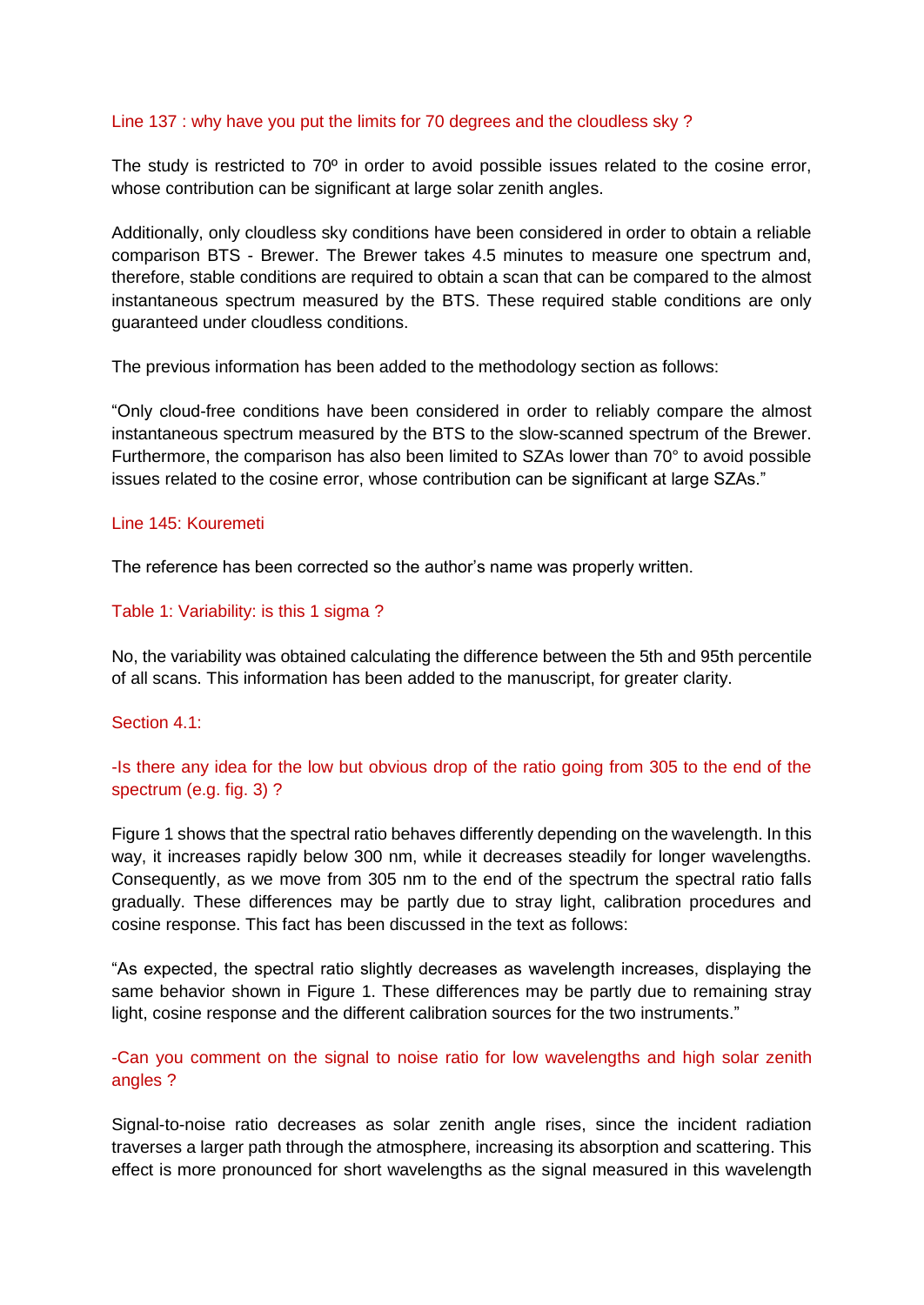interval is especially low, according to the spectral distribution of the solar spectrum. This information has been added to the text as follows:

"Signal-to-noise ratio is especially low for short wavelengths according to the spectral distribution of the solar spectrum. This decrease is particularly strong for high SZAs since the radiation is attenuated as it traverses a larger path through the atmosphere".

# -Is the curvature of the ratios in figure 2 due to the instrument calibration principles/sources ? or is there any other reason involved?

The curvature could be due to several factors:

- 1. Calibration sources. The calibration procedure for the Brewer and the BTS are quite different. Brewer #150 is usually calibrated by comparison with the QASUME and 1000 W lamps, while the BTS is calibrated using 250W and 30 W lamps. Furthermore, the setup used to calibrate both instruments also differ, leading to distinct uncertainty sources.
- 2. Cosine error. Even if the two instruments have improved diffusers the contribution of their angular error cannot be completely neglected.
- 3. Stray light. Although the BTS has a filter wheel to automatically remove stray light, its spectra are still affected by it, especially at low wavelengths.
- 4. Ratio's sensitivity. The ratio is very sensitive to small variations, further contributing to the curvature.

All the previous points have been included in the manuscript as follows:

"The curvature observed in Figure 2 could be produced due to several factors such as calibration sources, cosine error, stray light or the ratio's sensitivity to small variations.

# Figure 4c: ratios seem slightly lower than the other periods.

Figure 4 has been modified after incorporating the suggestions made by the Anonymous Referee #2. Now, the three charts have the same x-scale and it can be seen that the UV index ratios show the same behavior in the three campaigns. Therefore, ratios may have seemed slightly lower in Figure 4c because of the former x-scale used.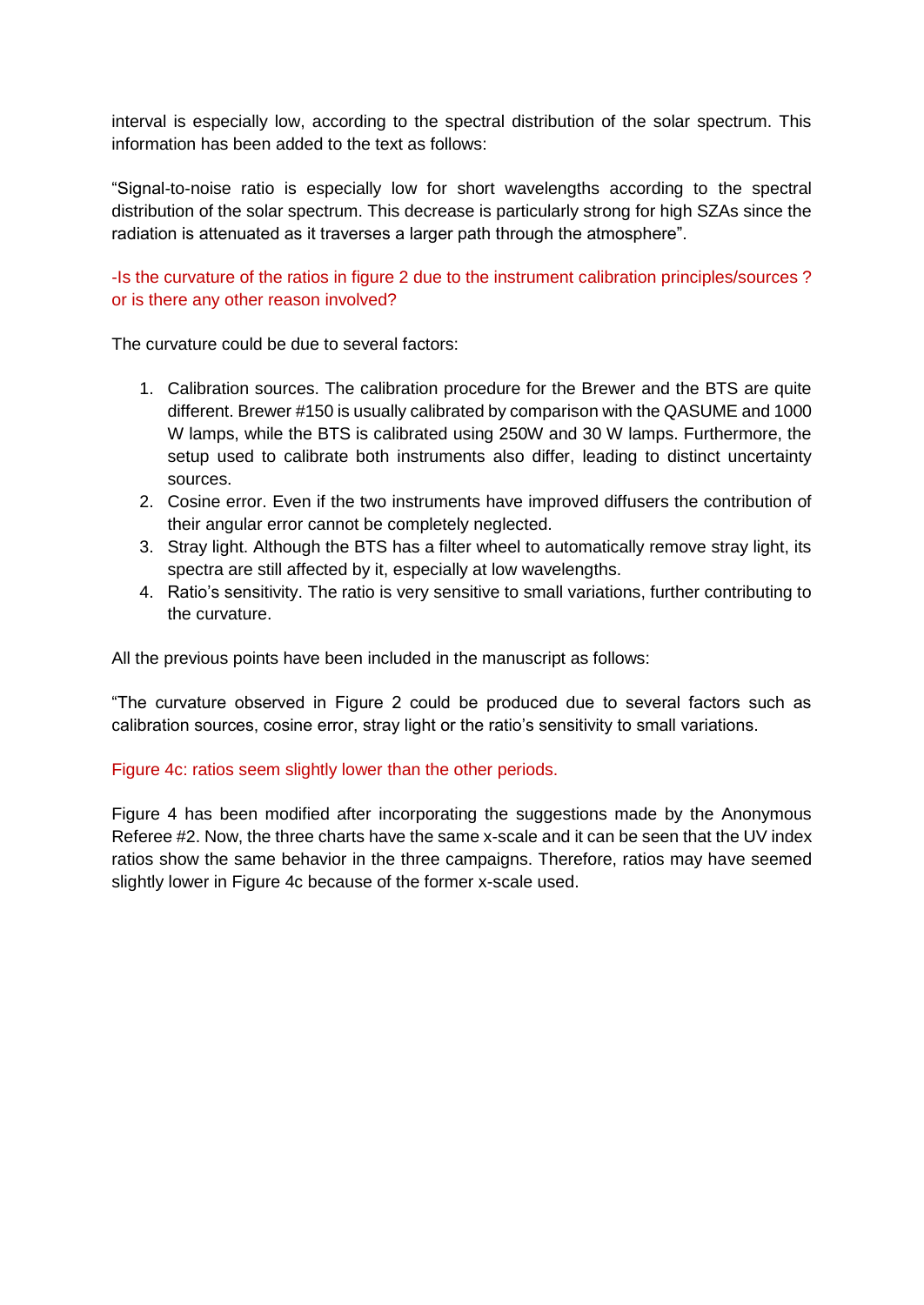

Could you provide an estimation of the Brewer accuracy and uncertainty on deriving UV Index and based on this work to report also on the accuracy and uncertainty of the new instrument ?

## An uncertainty estimation of the CCD-array instrument would be very useful for this work.

Following the recommendation of the reviewer, we have attempted to estimate the BTS' uncertainty on deriving the UV Index. Assuming uncorrelated error sources as well as linear effects on the irradiance values, the BTS' uncertainty, regarding the UV index, is  $\pm$ 10%.

Nevertheless, this estimation is likely inaccurate since the irradiance measured by a spectrometer is obtained from prior information acquired during the absolute calibration. As a result, errors produced in these previous procedures affect the irradiance data in a nonlinear manner. Furthermore, when there are uncertainty contributions that have a similar effect on the whole spectral measurement, correlations with respect to wavelength may arise.